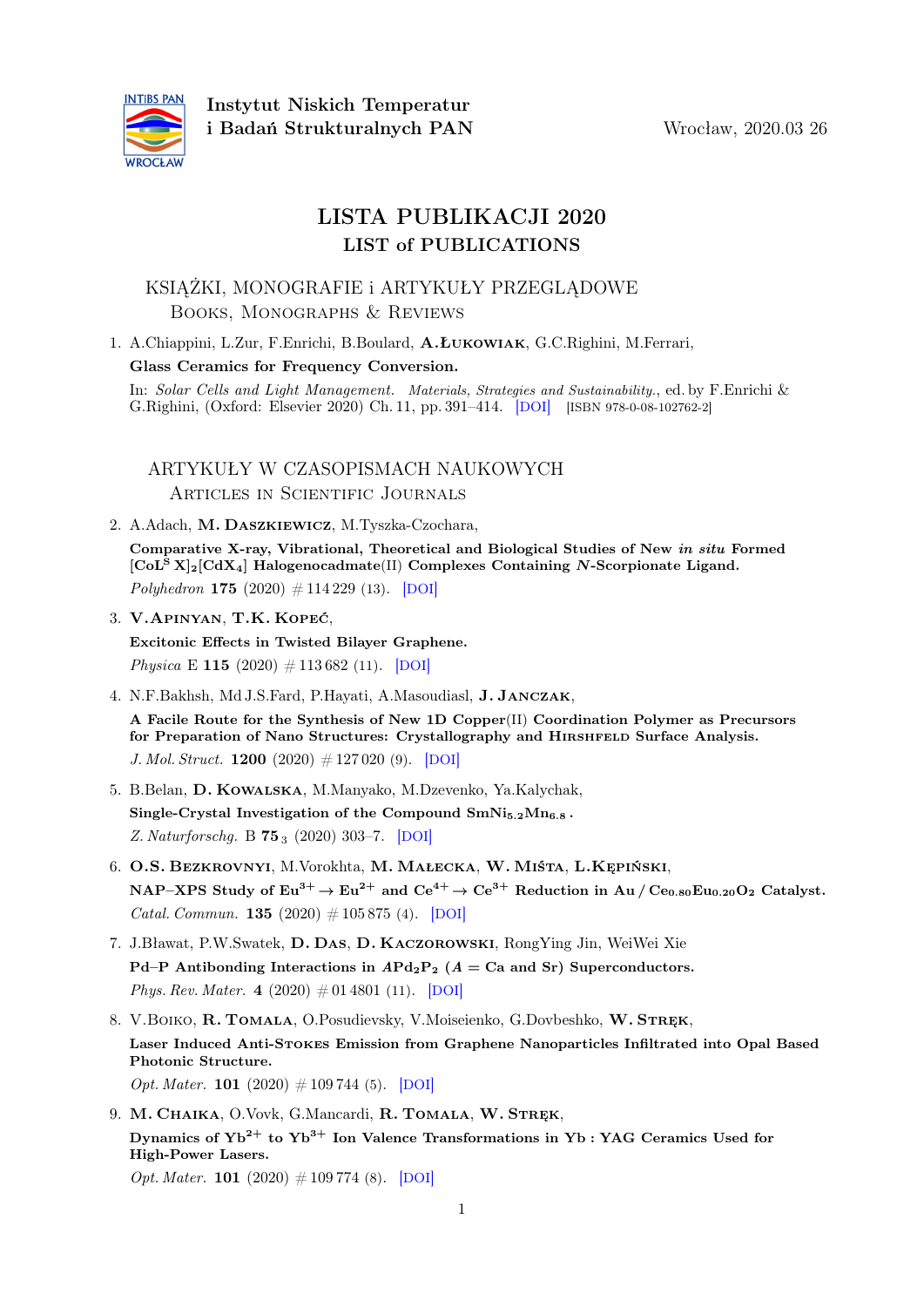10. K. Ciesielski, D. Gnida, H.Borrmann, R.Ramlau, Yu.Prots, D. Szymański, Yu.Grin, D. Kaczorowski,

Structural, Thermodynamic and Magnetotransport Properties of Half-Heusler Compound HoPtSb.

J. Alloy. Compd. 829 (2020)  $\#154\,467$  (8). [[DOI](https://dx.doi.org/10.1016/j.jallcom.2020.154467)]

11. K. Ciesielski, K. Synoradzki, I.Wolańska, P. Stachowiak, L.Kępiński, A.Jeżowski, T.Toliński, D. Kaczorowski,

High-Temperature Power Factor of Half- Heusler Phases RENiSb  $(RE = Sc, Dy, Ho, Er, Tm, Lu).$ J. Alloy. Compd. 816 (2020)  $\#$  152 596 (8). [[DOI](https://dx.doi.org/10.1016/j.jallcom.2019.152596)]

12. A.B. Долбин, Н.A.Винников, B.B.Eсельсон, B.F.Гаврилко, P.M.Баснукаева, M.B.Xлыстюк, A.*И*.Прохватилов, В.В.Мелешко, О.Л.Резинкин, М.М.Резинкина, С.В.Чередниченко, L.Kępiński,

Влияние обработки оксида графена импульсным высокочасточным разрядом на нискотемпературную сорбцю водорода. [Effect of Pulsed High-Frequency Discharge Treatment of Graphene Oxide on Low-Temperature Hydrogen Sorption.]

 $\Phi$ us. Husk. Temp. 46<sub>3</sub> (2020) 355–63 [in Russian]. Engl. in: *Low Temp. Phys.* **46** <sub>3</sub> (2020) ???-??.

13. M. Fandzloch, L.Dobrzańska, T.Jędrzejewski, J.Jezierska, J.Wiśniewska, I.Łakomska,

Synthesis, Structure and Biological Evaluation of Ruthenium(III) Complexes of Triazolopyrimidines with Anticancer Properties.

J. Biol. Inorg. Chem.  $25_1$  (2020) 109–24. [[DOI](https://dx.doi.org/10.1007/s00775-019-01743-5)]

14. M. Fandzloch, A.Jaromin, M.Zaremba-Czogalla, A.Wojtczak, A.Lewińska, J.Sitkowski, J.Wiśniewska, I.Łakomska, J.Gubernator,

Nanoencapsulation of a Ruthenium(II) Complex with Triazolopyrimidine in Liposomes as a Tool for Improving Its Anticancer Activity against Melanoma Cell Lines. Dalton Trans.  $49_4$  (2020) 1207–19. [[DOI](https://dx.doi.org/10.1039/C9DT03464A)]

- 15. M.Fedyna, M.Śliwa, K.Jaroszewska, L.Kępiński, J.Trawczyński, Procedure for the Synthesis of AlSBA–15 with High Aluminium Content: Characterization and Catalytic Activity. Microp. Mesop. Mater. 292 (2020)  $\# 109 701$  (11). [[DOI](https://dx.doi.org/10.1016/j.micromeso.2019.109701)]
- 16. A.Filatova-Zalewska, Z. Litwicki, T.Suski, A.Jeżowski, Thermal Conductivity of Thin Films of Gallium Nitride, Doped with Aluminium, Measured with  $3\omega$  Method. Solid State Sci. 101 (2020)  $\# 106 105$  (4). [[DOI](https://dx.doi.org/10.1016/j.solidstatesciences.2019.106105)]
- 17. D. Gajda, A.J. Zaleski, A.J.Morawski, W.Haßler, K.Nenkov, M.A.Rindfleisch, Md S.A.Hossain, Pinning Mechanism and Engineering Critical Current Density Considerations in the Design of MgB<sup>2</sup> Superconducting Coils. Physica C 570 (2020)  $\#$  1353 606 (17). [[DOI](https://dx.doi.org/10.1016/j.physc.2020.1353606)]
- 18. K.Giza,  $A.HACKEMENT$ , H. DRULIS, Influence of the Synthesis Route on Hydrogen Sorption Properties of La2MgNi7Co<sup>2</sup> Alloy. *Int. J. Hydrog. Energy*  $45_3$  (2020) 1492–98. [[DOI](https://dx.doi.org/10.1016/j.ijhydene.2019.11.050)]
- 19. M.D.Glinchuk, A.N.Morozovska, A.Łukowiak, W. Stręk, M.V.Silibin, D.V.Karpinsky, Yunseok Kim, S.V.Kalinin, Possible Electrochemical Origin of Ferroelectricity in HfO<sub>2</sub> Thin Films.

J. Alloy. Compd. 830 (2020)  $\#$  153 628 (13). [[DOI](https://dx.doi.org/10.1016/j.jallcom.2019.153628)]

20. N.L.Gulay, Yu.B.Tyvanchuk, M. Daszkiewicz, D. Kaczorowski, Ya.M.Kalychak, Crystal Structure and Magnetic Properties of the Novel Compound Sc<sub>5</sub>CuIn<sub>3</sub>. J. Alloy. Compd. 815 (2020)  $\#152\,660$  (5). [[DOI](https://dx.doi.org/10.1016/j.jallcom.2019.152660)]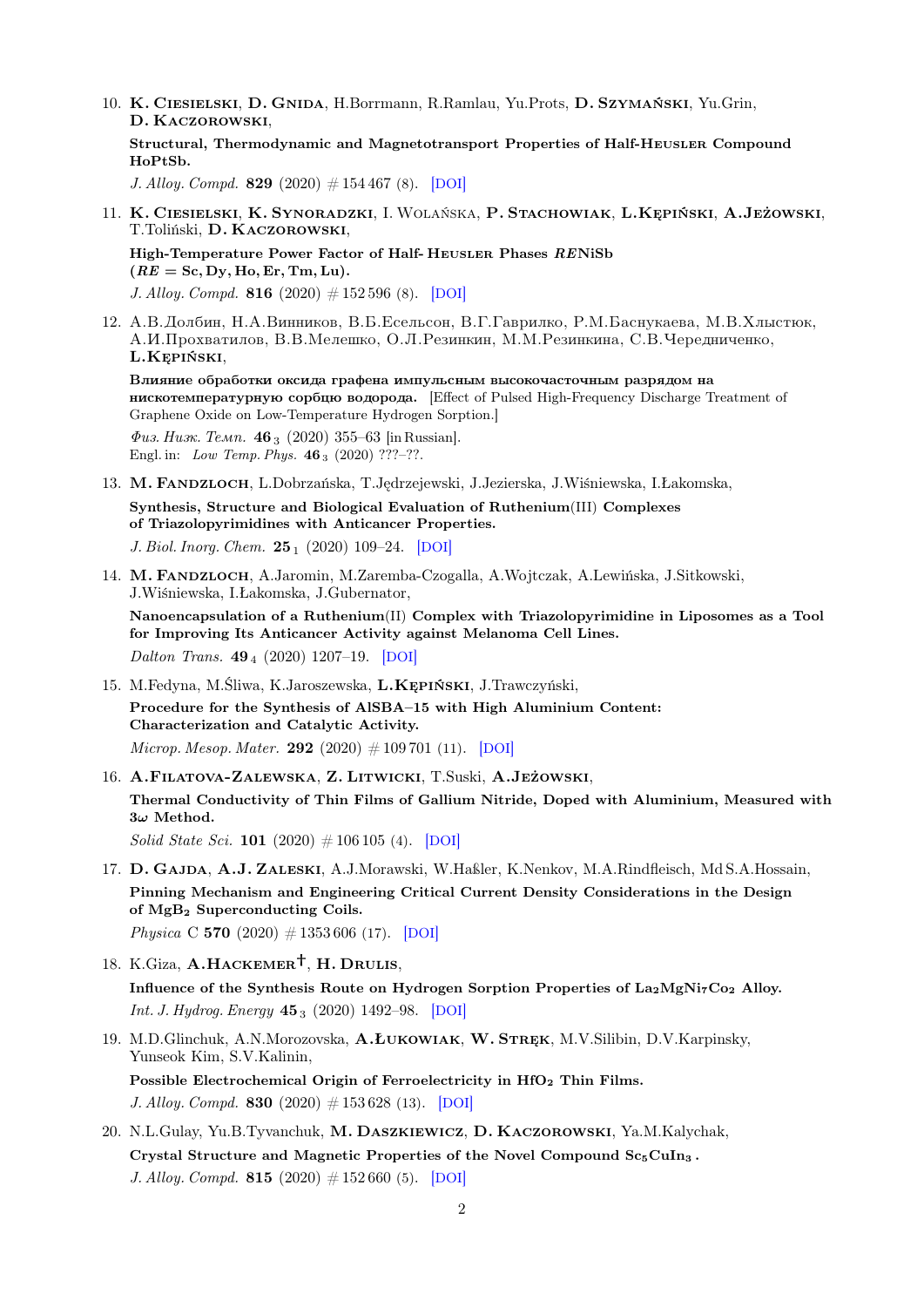- 21. M.M.Hosen, G.Dhakal, BaoKai Wang, N.Poudel, K.Dimitri, F.Kabir, Ch.Sims, S.Regmi, K.Gofryk, D. Kaczorowski, A.Bansil, M.Neupane, Experimental Observation of Drumhead Surface States in SrAs3. Sci. Rep. 10<sub>1</sub> (2020)  $\#2776$  (9). [[DOI](https://dx.doi.org/10.1038/s41598-020-59200-2)]
- 22. Md Sh.A.Hossain, M.Mustapić, D. GAJDA, C.Senatore, D.Patel, Y.Yamauchi, M.Shahbazi, R.Flukiger, Significant Reduction of Critical Current Anisotropy in Malic Acid Treated MgB<sup>2</sup> Tapes. J. Magn. Magn. Mater. 497 (2020)  $\#166\,046$  (6). [[DOI](https://dx.doi.org/10.1016/j.jmmm.2019.166046)]
- 23. R. IDCZAK, B.Kaśków, R.Konieczny, J.Chojcan, Mössbauer Study of Vacancy–Solute Pairs in Iron-Based Binary Alloys. Physica B 577 (2020)  $\#$  411 794 (8). [[DOI](https://dx.doi.org/10.1016/j.physb.2019.411794)]
- 24. M.M.Ismail, I.K.Batisha, L.Zur, A.Chiasera, M.Ferrari, A.Łukowiak, Optical Properties of  $Nd^{3+}$ -Doped Phosphate Glasses. Opt. Mater. **99** (2020)  $\# 109\,591$  (6). [[DOI](https://dx.doi.org/10.1016/j.optmat.2019.109591)]
- 25. R.Jakubas, A.Gągor, M.J.Winiarski, M. Ptak, A.Piecha-Bisiorek, A.Ciżman, Ferroelectricity in Ethylammonium Bismuth-Based Organic–Inorganic Hybrid:  $(C_2H_5NH_3)_2[BiBr_5].$

*Inorg. Chem.*  $59_6$  (2020) 3417-27. [[DOI](https://dx.doi.org/10.1021/acs.inorgchem.9b03193)]

26. J. Janczak,

Supramolecular Solid-State Architecture Formed by Co-crystallization of Melamine and Phenylacetic Acid.

J. Mol. Struct. 1207 (2020)  $\#$  127 833 (10). [[DOI](https://dx.doi.org/10.1016/j.molstruc.2020.127833)]

27. J. Janczak,

Coordination Properties of Diethylenetriamine in Relation to Zinc Phthalocyanine. Polyhedron 178 (2020)  $\#$  114 313 (15). [[DOI](https://dx.doi.org/10.1016/j.poly.2019.114313)]

28. J.Juraszek, R.Wawryk, Z. Henkie, M.Konczykowski, T. Cichorek,

Symmetry of Order Parameters in Multiband Superconductors  $\text{LaRu}_4\text{As}_{12}$  and  $\text{ProSaSh}_{12}$ Probed by Local Magnetization Measurements.

Phys. Rev. Lett. **124** (2020)  $\#027001$  (6). [[DOI](https://dx.doi.org/10.1103/PhysRevLett.124.027001)]

- 29. R.Juroszek, M.Czaja, R. Lisiecki, B.Krüger, B.Hachuła, I.Galuskina, Spectroscopic and Structural Investigations of Blue Afwillite from Ma'ale Adummim Locality, Palestinian Autonomy.  $Spectrochim. Acta \, A \, 227 \, (2020) \, \# \, 117688 \, (11). \, [DOI]$  $Spectrochim. Acta \, A \, 227 \, (2020) \, \# \, 117688 \, (11). \, [DOI]$  $Spectrochim. Acta \, A \, 227 \, (2020) \, \# \, 117688 \, (11). \, [DOI]$
- 30. A.II. Kamahueb, A.A.Amiroob, Yu.S. Koshkid'ko, C.S.Mejía, A.B.Mamiroob, A.M.Ajueb, В.В.Коледов, В.Г.Шавров,

Магнитокалорический эффект в сплаве  $Fe_{49}Rh_{51}$  в импульсных магнитных полях до 50 Т. [Magnetocaloric Effect in Alloy Fe<sub>49</sub>Rh<sub>51</sub> in Pulsed Magnetic Fields up to 50 T.]

 $\Phi u$ з. Тверд. Тела 62<sub>1</sub> (2020) 117–20 [in Russian]. [[DOI](https://dx.doi.org/10.21883/FTT.2020.01.48747.492)] Engl. in: Phys. Solid State  $62_1$  (2020) 160–63. [[DOI](https://dx.doi.org/10.1134/S1063783420010151)]

- 31. D.Karoblis, K.Mazeika, D.Baltrunas, A.ŁUKOWIAK, W. STREK, A.Zarkov, A.Kareiva, Novel Synthetic Approach to the Preparation of Single-Phase  $Bi_xLa_{1-x}MnO_{3+\delta}$  Solid Solutions. J. Sol–Gel Sci. Technol.  $92_3$  (2020) 650–56. [[DOI](https://dx.doi.org/10.1007/s10971-019-05098-w)]
- 32. A.Kędziora, M.Wernecki, K.Korzekwa, M.Speruda, Yu.Gerasymchuk, A.Łukowiak, G.Bugla-Płoskońska,

Consequences of Long-Term Bacteria's Exposure to Silver Nanoformulations with Different PhysicoChemical Properties.

*Int. J. Nanomed.*  $15_1$  (2020) 199-213. [[DOI](https://dx.doi.org/10.2147/IJN.S208838)]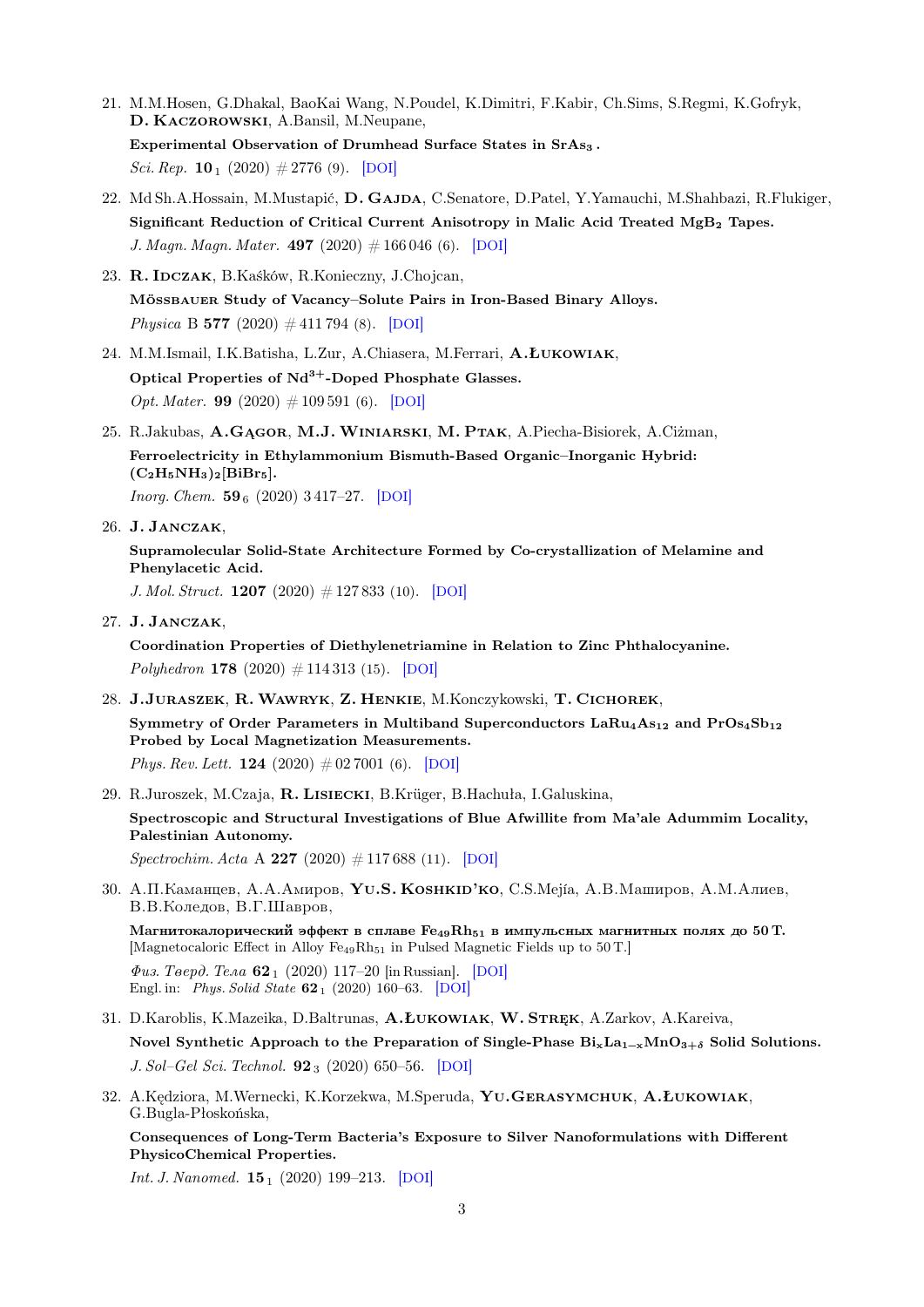- 33. B.Klimesz, R. Lisiecki, W. Ryba-Romanowski, Thermosensitive  $\text{Tm}^{3+}/\text{Yb}^{3+}$  Co-doped Oxyfluorotellurite Glasses – Spectroscopic and Temperature Sensor Properties. J. Alloy. Compd. 823 (2020)  $\#$  153 753 (13). [[DOI](https://dx.doi.org/10.1016/j.jallcom.2020.153753)]
- 34. K. KNIEĆ, M.Tikhomirov, B.Poźniak, K. LEDWA, Ł. MARCINIAK,  $LiAl<sub>5</sub>O<sub>8</sub>$ : Fe<sup>3+</sup> and  $LiAl<sub>5</sub>O<sub>8</sub>$ : Fe<sup>3+</sup>, Nd<sup>3+</sup> as a New Luminescent Nanothermometer Operating in 1st Biological Optical Window. *Nanomaterials*  $10_2 (2020) \# 189 (12)$ . [[DOI](https://dx.doi.org/10.3390/nano10020189)]
- 35. J. Komar, R. Lisiecki, M.Głowacki, M.Berkowski, M. Suszyńska, W. Ryba-Romanowski, Spectroscopic Properties of  $Dy^{3+}$  Ions in La<sub>3</sub>Ga<sub>5.5</sub>Ta<sub>0.5</sub>O<sub>14</sub> Single Crystal. J. Lumin. 220 (2020)  $\#$  116 989 (7). [[DOI](https://dx.doi.org/10.1016/j.jlumin.2019.116989)]
- 36. Yu.Koshkid'ko, S.Pandey, J. Ćwik, I.Dubenko, A.Aryal, A.Granovsky, D. Szymański, Sh.Stadler, E.Lähderanta, Naushad Ali,

Relaxation Phenomena in Adiabatic Temperature Changes Near Magnetostructural Transitions in Heusler Alloys.

J. Alloy. Compd. 821 (2020)  $\#$  153 402 (8). [[DOI](https://dx.doi.org/10.1016/j.jallcom.2019.153402)]

- 37. T.Koutzarova, S.Kolev, K.Krezhov, B.Georgieva, Ch.Ghelev, D.Kovacheva, B.Vertruyen, R.Closset, L.M. Tran, M. Babij, A.J. Zaleski, Ni-Substitution Effect on the Properties of  $Ba_{0.5}Sr_{1.5}Zn_{2-x}Ni_xFe_{12}O_{22}$  Powders. J. Magn. Magn. Mater. 505 (2020)  $\#166725$  (6). [[DOI](https://dx.doi.org/10.1016/j.jmmm.2020.166725)]
- 38. K.A.Ledwa, L.Kępiński, M.Pawlyta,

Atomically Dispersed Cerium Species in  $NM_xCe_{1-x}O_2/Al_2O_3$  ( $NM = Rh, Ru$ ) Catalysts. *Mater. Res. Bull.* **122** (2020)  $\# 110673$  (4). [[DOI](https://dx.doi.org/10.1016/j.materresbull.2019.110673)]

39. K. Lemański, M.Michalska, M. Ptak, M. Małecka, A.Szysiak, Surface Modification Using Silver Nanoparticles for  $Y_4Al_2O_9$ : Nd – Synthesis and Their Selected Studies. J. Mol. Struct. 1202 (2020)  $\#$  127 363 (6). [[DOI](https://dx.doi.org/10.10.1016/j.molstruc.2019.127363)]

40. K. Lemański, D.Sztolberg, B.Brzostowski, A.Drzewiecki, D. Stefańska, P.J. Dereń, Spectroscopic and Paramagnetic Properties of LaAlO<sub>3</sub> Polycrystals Doped With Vanadium Ions.

J. Lumin. 221 (2020)  $\#$  117 059 (6). [[DOI](https://dx.doi.org/10.1016/j.jlumin.2020.117059)]

- 41. G.Leniec, S.M.Kaczmarek, L.Macalik, P.Ropuszyńska-Robak, J. Hanuza, Magnetic Properties of  $KY_{0.93}Er_{0.05}Tm_{0.02}(WO_4)_2$  and  $NaY_{0.97}Er_{0.02}Tm_{0.01}(WO_4)_2$ Nanocrystals Obtained Using Pechini and Hydrothermal Methods. J. Phys. Chem. Solids 138 (2020)  $\# 109\,273$  (7). [[DOI](https://dx.doi.org/10.1016/j.jpcs.2019.109273)]
- 42. DanPing Ling, HaiHong Li, WenSong Xi, Zhuo Wang, A.BEDNARKIEWICZ, S.T.Dibaba, Liyi Shi, Lining Sun,

Heterodimers Made of Metal–Organic Frameworks and Upconversion Nanoparticles for Bioimaging and pH-Responsive Dual-Drug Delivery. J. Mater. Chem. B  $86$  (2020) 1316-25. [[DOI](https://dx.doi.org/10.1039/C9TB02753J)]

- 43. R. Lisiecki, M. Łukaszewicz, B.Klimesz, W. Ryba-Romanowski,  $Er<sup>3+</sup>, Yb<sup>3+</sup>$ -Doped Oxyfluorotellurite Glasses – Impact of Temperature on Spectroscopic Properties and Optical Sensor Qualities. J. Non-Cryst. Solids 535 (2020)  $\#$  119 965 (8). [[DOI](https://dx.doi.org/10.1016/j.jnoncrysol.2020.119965)]
- 44. R. Lisiecki, W. Ryba-Romanowski,

Silica-Based Oxyfluoride Glass and Glass–Ceramic Doped with  $Tm^{3+}$  and  $Yb^{3+}$  – VUV–VIS–NIR Spectroscopy and Optical Thermometry.

J. Alloy. Compd. 814 (2020)  $\#$  152 304 (9). [[DOI](https://dx.doi.org/10.1016/j.jallcom.2019.152304)]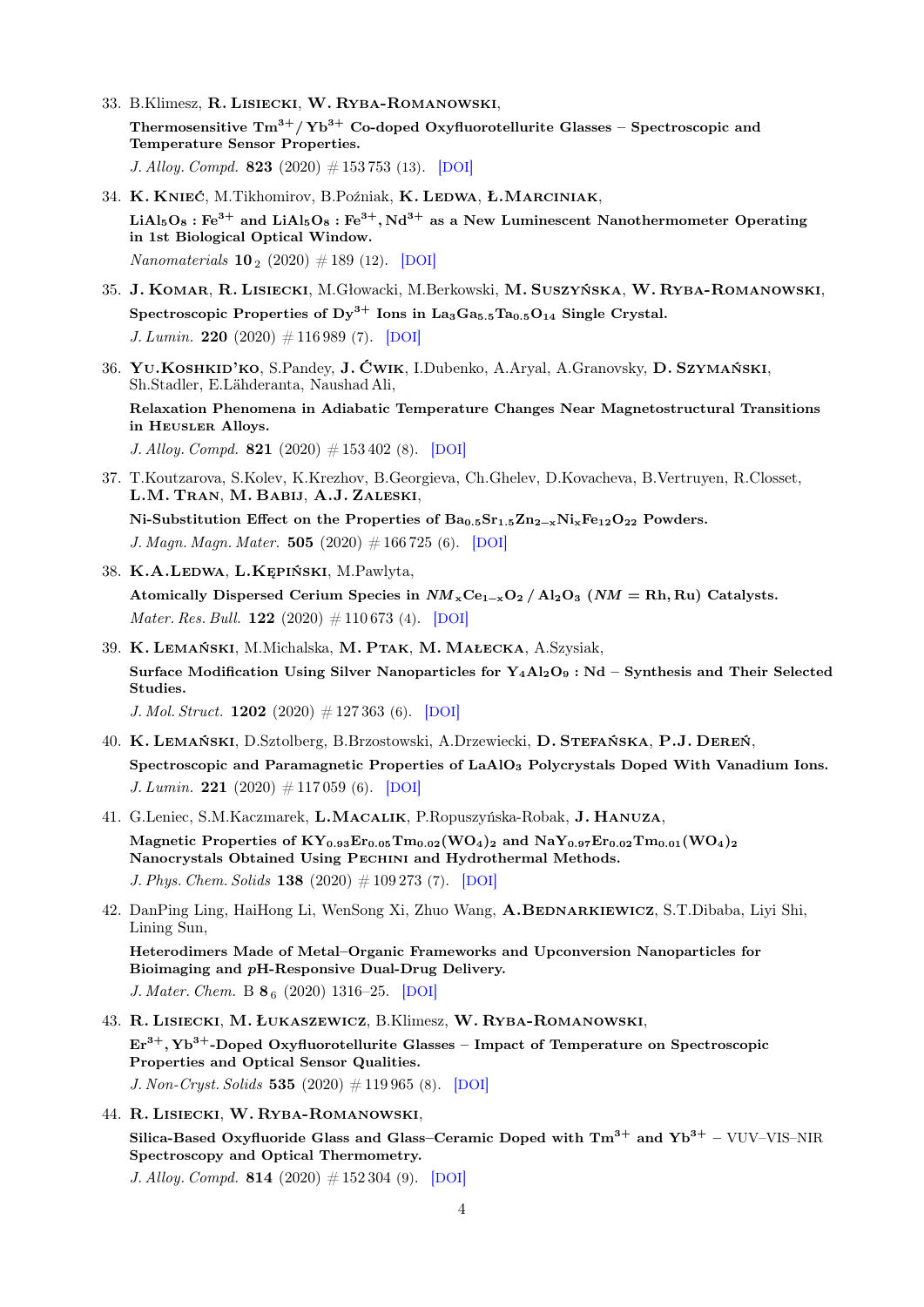- 45. YangYang Liu, J.E.Beetar, Md M.Hosen, G.Dhakal, Ch.Sims, F.Kabir, M.B.Etienne, K.Dimitri, S.Regmi, Yong Liu, A.K.Pathak, D. Kaczorowski, M.Neupane, M.Chini, Extreme Ultraviolet Time- and Angle-Resolved Photoemission Setup with 21.5 meV Resolution Using High-Order Harmonic Generation from a Turn-Key Yb:KGW Amplifier. *Rev. Sci. Instr.* **91** (2020)  $\#$  01 3102 (9). [[DOI](https://dx.doi.org/10.1063/1.5121425)]
- 46. M. Łukaszewicz, R. Tomala, R. Lisiecki,

From Upconversion to Thermal Radiation: Spectroscopic Properties of a Submicron  $Y_2O_3: Er^{3+}$ ,  $Yb^{3+}$  Ceramic under IR Excitation in an Extremely Broad Temperature Range. J. Mater. Chem. C  $\mathbf{8}_3$  (2020) 1072–82. [[DOI](https://dx.doi.org/10.1039/C9TC05799D)]

47. K. Maciejewska, B.Poźniak, M.Tikhomirov, A.Kobylińska, Ł.Marciniak,

Synthesis, Cytotoxicity Assessment and Optical Properties Characterization of Colloidal  $GdPO<sub>4</sub>: Mn<sup>2+</sup>, Eu<sup>3+</sup>$  for High Sensitivity Luminescent Nanothermometers Operating in the Physiological Temperature Range.

*Nanomaterials*  $10_3$  (2020)  $\#$  421 (15). [[DOI](https://dx.doi.org/10.3390/nano10030421)]

48. M. Mączka, M. Ptak, A.Gągor, D. Stefańska, J.K.Zaręba, A.Sieradzki,

Methylhydrazinium Lead Bromide: Noncentrosymmetric Three-Dimensional Perovskite with Exceptionally Large Framework Distortion and Green Photoluminescence. Chem. Mater.  $32_4$  (2020) 1667–73. [[DOI](https://dx.doi.org/10.1021/acs.chemmater.9b05273)]

49. M. Mączka, D. Stefańska, J.K.Zaręba, M.Nyk, A.Sieradzki,

Temperature-Dependent Luminescence and Second-Harmonic Generation of Perovskite-Type Manganese and Cadmium Dicyanamide Frameworks Templated by Tetrapropylammonium Cations.

J. Alloy. Compd. 821  $(2020)$  # 153 464 (6). [[DOI](https://dx.doi.org/10.1016/j.jallcom.2019.153464)]

- 50. M.A.Małecka, K.Matus, P.Woźniak, Decoration of Cube-Like Ceria Crystals by Well-Dispersed Au Nanoparticles : Surface Influence. Chem. Select 5<sup>10</sup> (2020) 2 871–77. [[DOI](https://dx.doi.org/10.1002/slct.202000098)]
- 51. Ł.Marciniak, K. Elżbieciak-Piecka, K. Knieć, A.Bednarkiewicz, Assessing Thermometric Performance of  $Sr_2CeO_4$  and  $Sr_2CeO_4$ :  $Ln^{3+}$

 $(Ln^{3+} = Sm^{3+}, Ho^{3+}, Nd^{3+}, Yb^{3+})$  Nanocrystals in Spectral and Temporal Domain. *Chem. Eng. J.* 388 (2020)  $\#$  124 347 (?). [[DOI](https://dx.doi.org/10.1016/j.cej.2020.124347)]

52. A.A.L.Marins, S.G.Banhos, P.C.M.Cruz, R.V.Rodrigues, Ł.MARCINIAK, E.J.B.Muri, W. STREK, M.B.J.G. de Freitas,

Synthesis of Ni and Rare Earth Metal (La, Pr, and Nd) Oxides from Spent Ni-MH Batteries by Selective Precipitation with Formic Acid: An Investigation of Photoluminescence Properties. *Ionics* **26**<sub>1</sub> (2020) 311–21. [[DOI](https://dx.doi.org/10.1007/s11581-019-03158-3)]

53. K.Marycz, A.Śmieszek, S. Targońska, S.A.Walsh, K.Szustakiewicz, R.J.Wiglusz,

Three Dimensional (3D) Printed Polylactic Acid with Nano-Hydroxyapatite Doped with Europium(III) Ions (nHAp /  $PLLA@Eu<sup>3+</sup>$ ) Composite for Osteochondral Defect Regeneration and Theranostics.

*Mater. Sci. Eng.* C **110** (2020)  $\# 110\,634$  (15). [[DOI](https://dx.doi.org/10.1016/j.msec.2020.110634)]

54. K.Marycz, P. SOBIERAJSKA, M.Roecken, K.Kornicka-Garbowska, M.Kępska, R. IDCZAK, J.-M.Nedelec, R.J.Wiglusz,

Iron Oxides Nanoparticles (IOs) Exposed to Magnetic Field Promote Expression of Osteogenic Markers in Osteoblasts through Integrin-alpha-3 (INTa-3) Activation, Inhibits Osteoclasts Activity and Exerts Anti-Inflammatory action.

J. Nanobiotechnol. **18** (2020)  $\# 88$  (24). [[DOI](https://dx.doi.org/10.1186/s12951-020-00590-w)]

55. M. Matusiak, A.Krztoń-Maziopa,

Nematicity in Chalcogenide Parent Compound  $Fe_{1+y}Te$  Probed by Thermoelectric Measurements.

J. Phys. Chem. Solids 139  $(2020)$  # 109 311 (4). [[DOI](https://dx.doi.org/10.1016/j.jpcs.2019.109311)]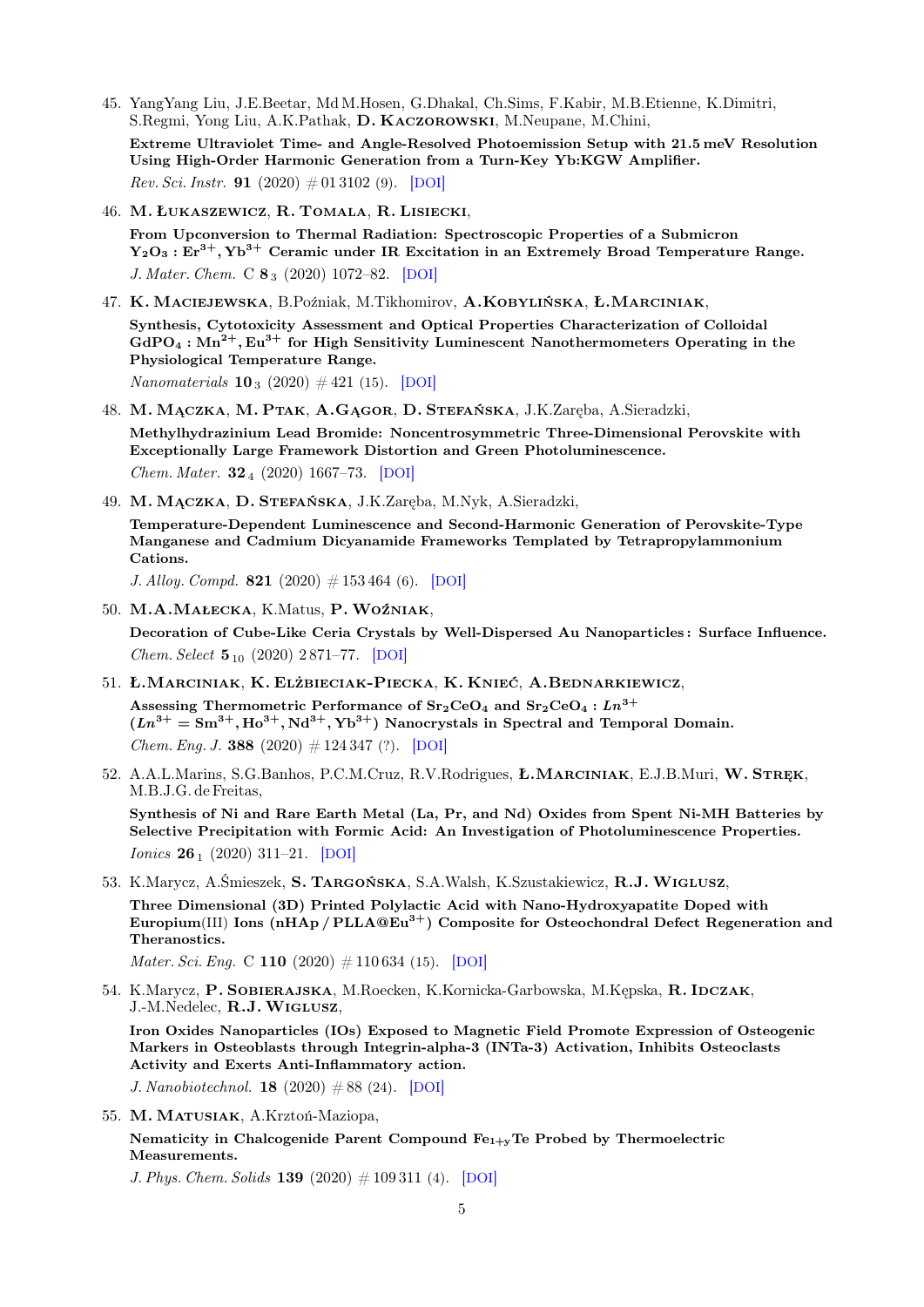- 56. C. Matuszewska, Ł.Marciniak, The Influence of Host Material on NIRII and NIRIII Emitting  $Ni^{2+}$ -Based Luminescent Thermometers in  $ATiO_3$ :  $Ni^{2+}$   $(A = Sr, Ca, Mg, Ba)$  Nanocrystals. J. Lumin. 223 (2020)  $\#$  117 221 (9). [[DOI](https://dx.doi.org/10.1016/j.jlumin.2020.117221)]
- 57. J.J.Mboukam, M.B.Tchoula Tchokonté, A.K.H.Bashir, B.M.Sondezi, B.N.Sahu, A.M.Strydom, D. Kaczorowski,

Large Magnetocaloric Effect in  $RE_8Pd_{24}Ga$  ( $RE = Gd$ , Tb, Dy) Series of Compounds. J. Alloy. Compd. 814 (2020)  $\#$  152 228 (9). [[DOI](https://dx.doi.org/10.1016/j.jallcom.2019.152228)]

58. J.J.Mboukam, M.B.Tchoula Tchokonté, A.K.H.Bashir, B.M.Sondezi, B.N.Sahu, A.M.Strydom, D. Kaczorowski,

Critical Behavior in  $Nd_2Pt_2In$  Studied Using the Magnetocaloric Effect: Comparison with the Conventional Method.

*Mater. Res. Bull.* **122** (2020)  $\# 110\,604$  (9). [[DOI](https://dx.doi.org/10.1016/j.materresbull.2019.110604)]

- 59. N. Miniajluk, R.Boulesteix, P.J. Dereń, Spark Plasma Sintering of Double Perovskite  $Ba_2MgWO_6$  Doped with  $Ce^{3+}$ : Part I: Structural and Microstructural Characterizations. Ceram. Int.  $46_6$  (2020) 7602–8. [[DOI](https://dx.doi.org/10.1016/j.ceramint.2019.11.260)]
- 60. F.Moghzi, J.Soleimannejad, E.C.Sañudo, J. Janczak, Sensitizing, Sensing and Chemical Separation of Tb(III) Ions: All in a Novel Copper

Metal–Organic Framework.

*Mater. Res. Bull.* **122** (2020)  $\# 110\,683$  (6). [[DOI](https://dx.doi.org/10.1016/j.materresbull.2019.110683)]

- 61. H.Naslhajian, M.Amini, S.M.F.Farnia, J. Janczak, Synthesis and Characterization of a New Polyoxovanadate for the One-Pot Three-Component  $(A<sup>3</sup>)$  Coupling of Aldehydes, Amines and Alkynes. *Mol. Catal.* 483 (2020)  $\#110\,769$  (7). [[DOI](https://dx.doi.org/10.1016/j.mcat.2020.110769)]
- 62. R.V. Nikonkov, P. Stachowiak, A.Jeżowski, Heat Transport in Methane–Palladium Nanocomposites.  $\Phi u$ s. Husk. Temp. 46<sub>2</sub> (2020) 214–18. Also in: Low Temp. Phys. 46  $_2$  (2020) 173–76. [[DOI](https://dx.doi.org/10.1063/10.0000536)]
- 63. E.Paluch, J. Rewak-Soroczyńska, I.Jędrusik, E.Mazurkiewicz, K.Jermakow, Prevention of Biofilm Formation by Quorum Quenching. [Mini Review] Appl. Microbiol. Biotechnol. **104**<sub>5</sub> (2020) 1871–81. [[DOI](https://dx.doi.org/10.1007/s00253-020-10349-w)]
- 64. E. Piskorska-Hommel, D.A.Kowalska, P. Kraszkiewicz, M. Kurnatowska, In situ XAFS Study of Highly Reducible Mixed Oxide Catalysts Ce<sub>0.9</sub>Pd<sub>0.1</sub>O<sub>2−δ</sub> and  $Ce_{0.7}Yb_{0.2}Pd_{0.1}O_{2-\delta}$ . J. Alloy. Compd. 831 (2020)  $\#$  154 703 (9). [[DOI](https://dx.doi.org/10.1016/j.jallcom.2020.154703)]

65. M. Ptak, M. Mączka,

Phonon Properties and Mechanism of Order–Disorder Phase Transition in Formamidinium Manganese Hypophosphite Single Crystal.

- $Spectrochim. Acta A 230 (2020) # 118010 (9). [DOI]$  $Spectrochim. Acta A 230 (2020) # 118010 (9). [DOI]$  $Spectrochim. Acta A 230 (2020) # 118010 (9). [DOI]$
- 66. M. Ptak, A.Majchrowski, A.Sieradzki, M. Suszyńska, M. Mączka, Crystal Growth, IR Specular Reflectance and Polarized Raman Studies of LiNa5Mo9O<sup>30</sup> Polar Single Cystal. Spectrochim. Acta A 228 (2020)  $\#$  117 850 (9). [[DOI](https://dx.doi.org/10.1016/j.saa.2019.117850)]
- 67. M. Ptak, K.L.Svane, I.E.Collings, W.Paraguassu, Effect of Alkali and Trivalent Metal Ions on the High-Pressure Phase Transition of  $[C_2H_5NH_3]M_{0.5}^I M_{0.5}^{III}(HCOO)_3\,\,(M^{\rm I}=N{\rm a},K\,\,{\rm and}\,\,M^{\rm III}=C{\rm r}, {\rm Al})\,\,{\rm Hetermetallic\,\,Perovskites}.$ J. Phys. Chem. C 124<sub>11</sub> (2020) 6 337-48. [[DOI](https://dx.doi.org/10.1021/acs.jpcc.0c00372)]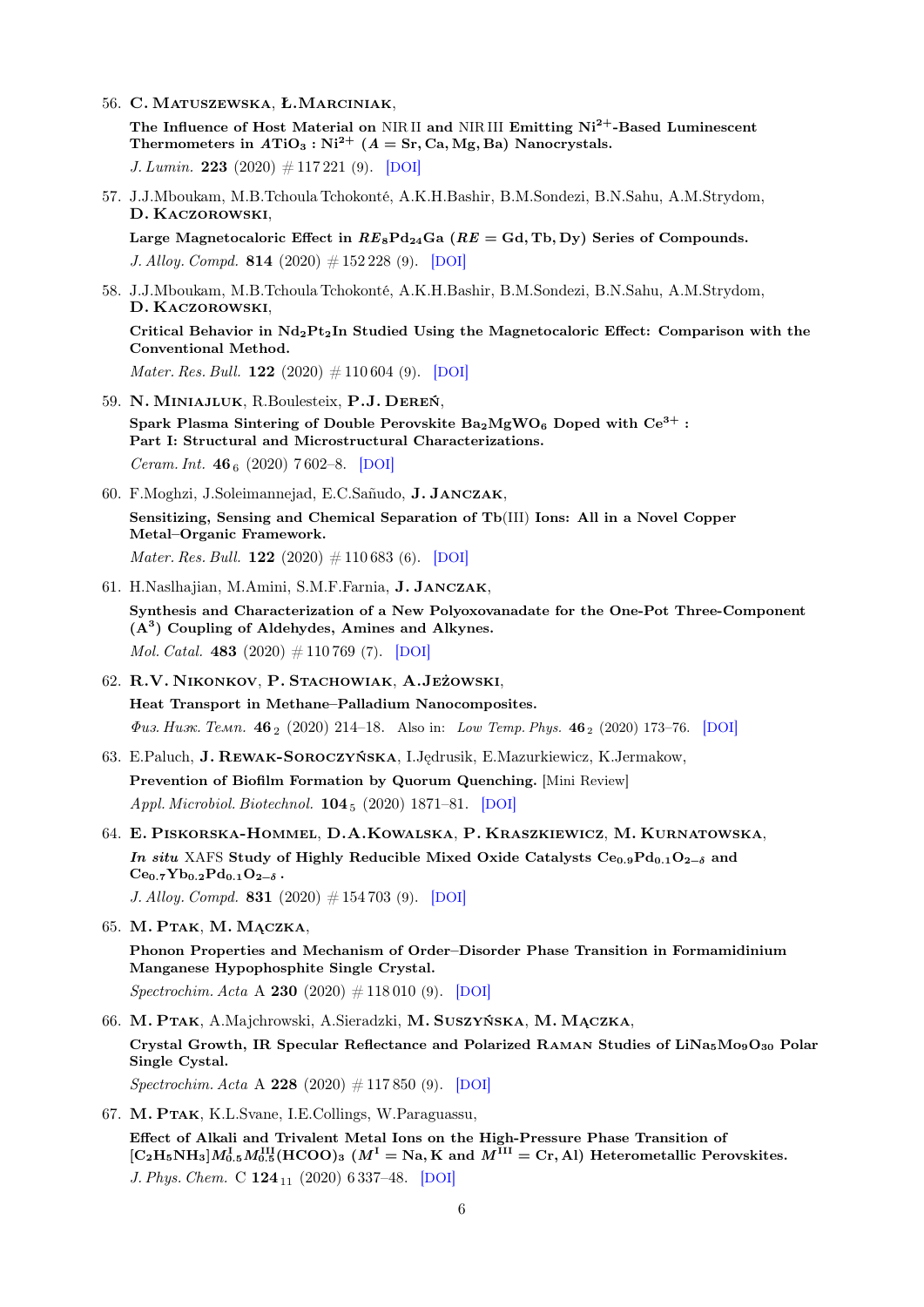68. N.Rashidi, Md J.S.Fard, P.Hayati, J. Janczak, F.Yazdian,

Green Approach for Fabrication of a Novel  $\text{Zn}(II)$  Supramolecular Compound as New Precursor to Produce Nano-Sized Zinc(II) Oxide: Crystallography, Topology, HIRSHFELD Surface Analysis and Biological Activities.

J. Mol. Struct. 1208 (2020)  $\#$  127 885 (10). [[DOI](https://dx.doi.org/10.1016/j.molstruc.2020.127885)]

69. P. Rejnhardt, M. Drozd, M. Daszkiewicz,

Phase Transition in 2-Nitroanilinium Bisulphate. Graph-Set Analysis, Spectroscopic and Theoretical Studies.

J. Mol. Struct. 1206 (2020)  $\#$  127 772 (8). [[DOI](https://dx.doi.org/10.1016/j.molstruc.2020.127772)]

70. H.C.Robarts, Th.E.Millichamp, D.A.Lagos, J.Laverock, D.Billington, J.A.Duffy, D.O'Neill, S.R.Giblin, J.W.Taylor, G. Kontrym-Sznajd, M. Samsel-Czekaą, HongBin Bei, Sai Mu, G.D.Samolyuk, G.M.Stocks, S.B.Dugdale,

Extreme Fermi Surface Smearing in a Maximally Disordered Concentrated Solid Solution.

Phys. Rev. Lett. **124** (2020)  $\#04\,6402$  (6). [[DOI](https://dx.doi.org/10.1103/PhysRevLett.124.046402)]

71. M. Sahakyan, V.H. Tran,

The Role of Spin–Orbit Coupling on the Electronic Structure Properties of Non-centrosymmetric La<sub>7</sub>Ir<sub>3</sub> Superconductor.

Phys. Lett. A  $385_5$  (2020)  $\#126118$  (7). [[DOI](https://dx.doi.org/10.1016/j.physleta.2019.126118)]

72. T.H.Sanatkar, A.Khorshidi, J. Janczak,

Dinuclear  $Zn(II)$  and Tetranuclear Co(II) Complexes of a Tetradentate N<sub>2</sub>O<sub>2</sub> SCHIFF Base Ligand: Synthesis, Crystal Structure, Characterization, DFT Studies, Cytotoxicity Evaluation, and Catalytic Activity toward Benzyl Alcohol Oxidation.

Appl. Organomet. Chem.  $34_4$  (2020)  $\#e5493$  (15). [[DOI](https://dx.doi.org/10.1002/aoc.5493)]

73. T.H.Sanatkar, A.Khorshidi, E.Sohouli, J. Janczak,

Synthesis, Crystal Structure, and Characterization of Two Cu(II) and Ni(II) Complexes of a Tetradentate  $N_2O_2$  SCHIFF Base Ligand and Their Application in Fabrication of a Hydrazine Electrochemical Sensor.

*Inorg. Chim. Acta* 506 (2020)  $\#119\,537$  (11). [[DOI](https://dx.doi.org/10.1016/j.ica.2020.119537)]

74. S.Sedghiniya, J.Soleimannejad, Z.Jahani, J.Davoodi, J. Janczak,

Crystal Engineering of an Adenine–Decavanadate Molecular Device towards Label-Free Chemical Sensing and Biological Screening.

Acta Crystallogr. B  $76_1$  (2020) 85–92. [[DOI](https://dx.doi.org/10.1107/S2052520619016196)]

75. P. Solarz,

Synthesis and High-Resolution Spectroscopic Studies of Dy in  $K_5GdLi_2F_{10}$  Luminescent Compound under Visible–Vacuum Ultraviolet Radiation.

J. Alloy. Compd. 819 (2020)  $\#$  153 034 (8). [[DOI](https://dx.doi.org/10.1016/j.jallcom.2019.153034)]

76. B.Souri, P.Hayati, A.R.Rezvani, R.Mendoza-Meroño, J. Janczak,

A Copper(II) Zig-Zag Metal–Organic Coordination Polymer: Synthesis, Crystal Structure, Topology Study, Hirshfeld Surface Analysis and Survey Different Conditions on Morphology of a Novel Nano Structure  $\lbrack Cu(L)(SCN)(H_2O)_2 \rbrack_n \cdot 2H_2O.$ 

*Inorg. Nano-Met. Chem.*  $50_2$  (2020) 80–93. [[DOI](https://dx.doi.org/10.1080/24701556.2019.1662040)]

77. W. STREK, R. TOMALA,

Laser-Induced Broadband Emission Spectra of Graphene Foam.

*Physica* B 579 (2020)  $\#$  411 840 (3). [[DOI](https://dx.doi.org/10.1016/j.physb.2019.411840)]

78. W. Stręk, P.Wiewiórski, W. Miśta, R. Tomala,

Direct Light-Induced Propulsion of Vessels Filled with a Suspension of Graphene Particles and **Methanol** 

Sci. Rep. 10<sub>1</sub> (2020)  $\#$  2222 (6). [[DOI](https://dx.doi.org/10.1038/s41598-020-59123-y)]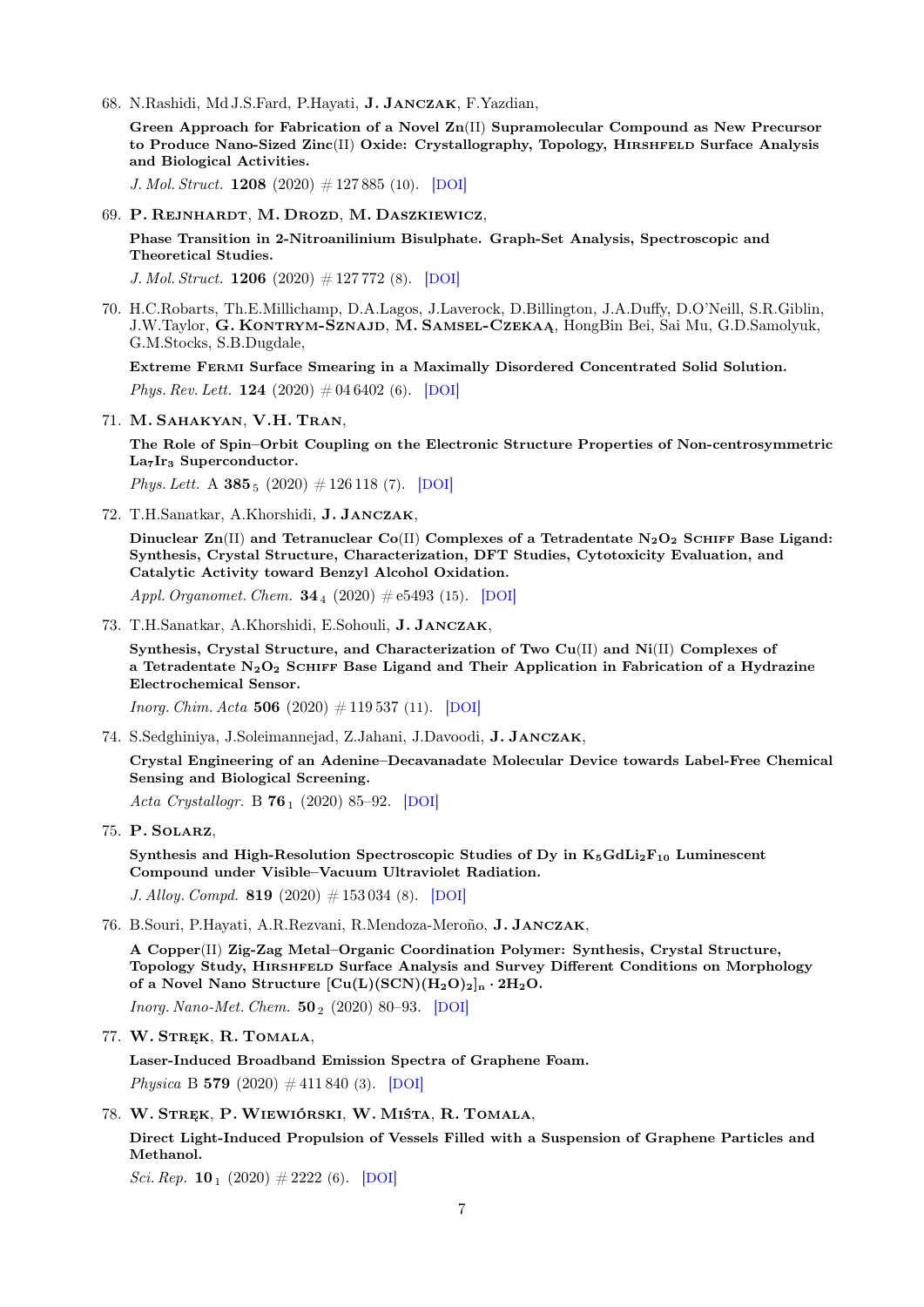- 79. A.Strzęp, M.Głowacki, M.Szatko, K.Potrząsaj, R. Lisiecki, W. Ryba-Romanowski, Spectroscopic Properties of Thulium Doped  $(Lu_{0.25}Gd_{0.75})_2SiO_5$  (LGSO) Single Crystals. J. Lumin. 220 (2020)  $\#$  116 962 (9). [[DOI](https://dx.doi.org/10.1016/j.jlumin.2019.116962)]
- 80. V.V.Sumarokov, A.Jeżowski, D. Szewczyk, A.V.Dolbin, N.A.Vinnikov, M.I.Bagatskii, The Low-Temperature Specific Heat of Thermal Reduced Graphene Oxide.  $\Phi u$ з. Низк. Темп. 46<sub>3</sub> (2020) 364–68. Also in: Low Temp. Phys. 46<sub>3</sub> (2020) ???–??.
- 81. D. Szewczyk, P. Stachowiak, J. Mucha, M.Rikel, J.-F. Fagnard, Ph.Vanderbemden, Anisotropy of the Thermal Conductivity of Bulk Melt-Cast Bi-2212 Superconducting Tubes. Supercond. Sci. Techn. **33** (2020)  $\#02\,5006$  (6). [[DOI](https://dx.doi.org/10.1088/1361-6668/ab601c)]
- 82. K. SZYSZKA, J. REWAK-SOROCZYŃSKA, A.Dorotkiewicz-Jach, K.A.LEDWA, A.Piecuch, M.Giersig, Z.Drulis-Kawa, R.J.Wiglusz,

Structural Modification of Nanohydroxyapatite  $Ca_{10}(PO_4)_6(OH)_2$  Related to  $Eu^{3+}$  and  $Sr^{2+}$  Ions Doping and Its Spectroscopic and Antimicrobial Properties.

J. Inorg. Biochem. 203 (2020)  $\#110\,884$  (11). [[DOI](https://dx.doi.org/10.1016/j.jinorgbio.2019.110884)]

83. L.TAHERSHAMSI, YU.GERASYMCHUK, A.WĘDZYŃSKA, M. PTAK, I.Tretyakova, A.Łukowiak,

Synthesis, Spectroscopic Characterization and Photoactivity of  $\mathbf{Zr}(\mathrm{IV})$  Phthalocyanines Functionalized with Aminobenzoic Acids and Their GO-Based Composites.

C (*J. Carbon Res.*)  $6_1$  (2020)  $\#1$  (13). [[DOI](https://dx.doi.org/10.3390/c6010001)]

84. R.Thaljaoui, D. Szewczyk,

Electrical and Thermal Properties of  $Pr_{0.6}Sr_{0.4-x}Ag_xMnO_3$  ( $x = 0.05$  and 0.1) Manganite. J. Mater. Sci. 55<sub>16</sub> (2020) 6 761–70. [[DOI](https://dx.doi.org/10.1007/s10853-020-04484-y)]

85. P.E. Tomaszewski,

Comment on "Influence of thickness on optical and structural properties of BiFe $O<sub>3</sub>$  thin films: PLD grown" by Arun Singh, Ziaul Raza Khan, P.M. Vilarinho, Vinay Gupta, R.S. Katiyar [Mater. Res. Bull. 49 (2014) 531–36.].

*Mater. Res. Bull.* **122** (2020)  $\# 110\,652$  (1). [[DOI](https://dx.doi.org/10.1016/j.materresbull.2019.110652)]

86. V.H. Tran, P.Skokowski, M. Sahakyan, A.Szytuła,

Specific Heat, Thermal Conductivity, Electron Transport and Electronic Band Properties of CeNioIn<sub>2</sub>.

J. Solid State Chem. 284 (2020)  $\#$  121 135 (7). [[DOI](https://dx.doi.org/10.1016/j.jssc.2019.121135)]

87. K. Trejgis, A.Bednarkiewicz, Ł.Marciniak,

Engineering Excited State Absorption Based Nanothermometry for Temperature Sensing and Imaging.

Nanoscale  $12_7$  (2020) 4667–75. [[DOI](https://dx.doi.org/10.1039/C9NR09740F)]

88. M.J.Winiarski, D.A.Kowalska,

Band Gap Bowings of Ternary  $REN$  ( $RE = Sc, Y, La, Lu$ ) Alloys.

J. Alloy. Compd. 824 (2020)  $\#$  153 961 (4). [[DOI](https://dx.doi.org/10.1016/j.jallcom.2019.153961)]

89. K. Zawisza, P. Sobierajska, N. Nowak, A.Kędziora, K.Korzekwa, B.Poźniak, M.Tikhomirov, J.Miller, L.Mrówczyńska, R.J.Wiglusz,

Preparation and Preliminary Evaluation of Bio-Nanocomposites Based on Hydroxyapatites with Antibacterial Properties Against Anaerobic Bacteria.

*Mater. Sci. Eng.* C **106** (2020)  $\# 110\,295$  (14). [[DOI](https://dx.doi.org/10.1016/j.msec.2019.110295)]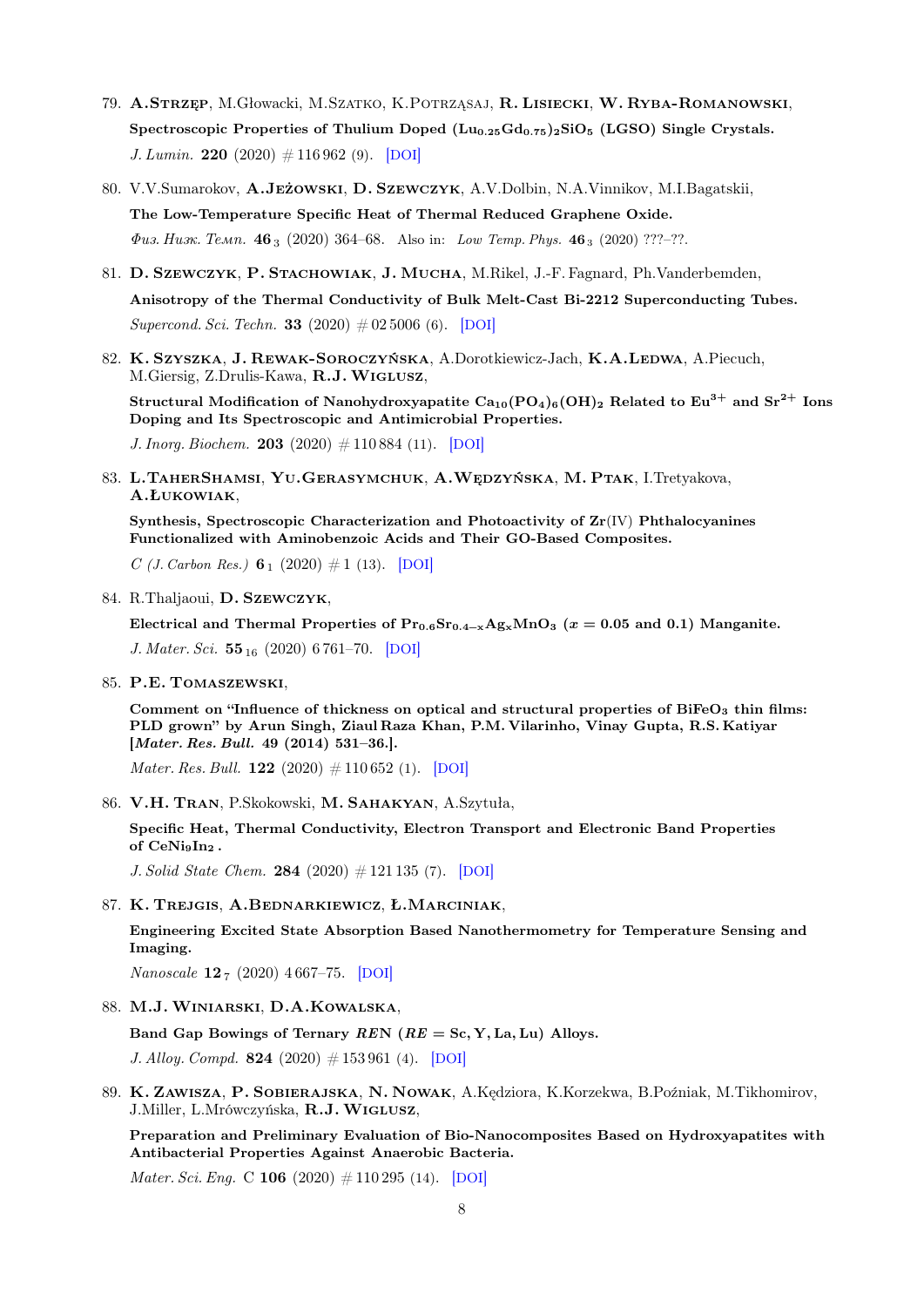90. J.A.Zienkiewicz, A.Strzęp, D.Jedrzkiewicz, N. Nowak, J. Rewak-Soroczyńska, A.Watras, J.Ejfler, R.J.Wiglusz,

Preparation and Characterization of Self-Assembled Poly(L-Lactide) on the Surface of  $\beta$ -Tricalcium Diphosphate(V) for Bone Tissue Theranostics.

*Nanomaterials*  $10_2$  (2020)  $\# 331$  (14). [[DOI](https://dx.doi.org/10.3390/nano10020331)]

#### PUBLIKACJE W MATERIAŁACH KONFERENCYJNYCH PUBLICATIONS IN CONFERENCE MATERIALS

91. F.M.Muntyanu, K.Nenkov, A.J. Zaleski, V.Chistol,

Superconductivity and Weak Ferromagnetism in Inclination Bicrystal Interfaces of Bismuth and Antimony.

In: ICNBME 2019: 4th International Conference on Nanotechnologies and Biomedical Engineering, IFMBE Proceedings book series [IFMBE, vol. 77] Ed. by I.Tiginyanu, V.Sontea, & S.Railean, (Cham: Springer 2019) pp. 19–22 [[DOI](https://dx.doi.org/10.1007/978-3-030-31866-6_4)] ISBN: 978-3-030-31866-6 (electronic)

4th Int.Conf.on Nanotechnologies & Biomedical Engineering (ICNBME 2019) CHISINAU, MD, 2019.09 18–21

92. A.V.Semchenko, S.A.Khakhomov, V.V.Sidsky, V.E.Gaishun, D.L.Kovalenko, W. STREK, D. Hreniak,

#### Synthesis of BiFeO3-Powders by Sol–Gel Process.

In: INTER-ACADEMIA 2019: Engineering for Sustainable Future, Lecture Notes in Networks and Systems [LNNS, vol. 101] Ed. by A. Várkonyi-Kóczy (Cham: Springer 2020) Ch. 3, pp. 113–18 [[DOI](https://dx.doi.org/10.1007/978-3-030-36841-8_11)] ISBN: 978-3-030-36841-8 (electronic)

18th Int.Conf.on Global Research and Education BUDAPEST &BALTONFÜRED, HU, 2019.09 04-07